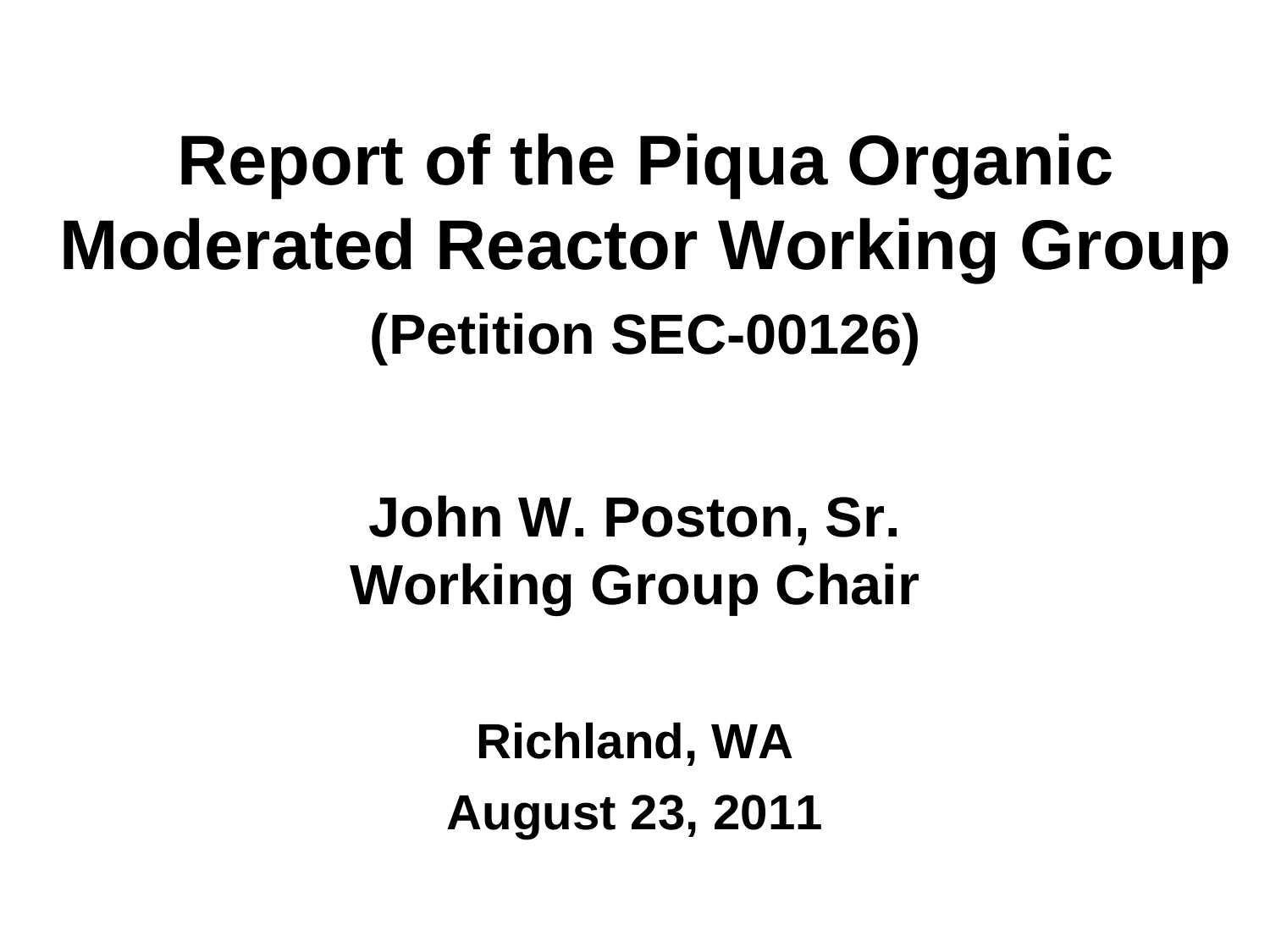# **Working Group Members**

Dr. R. William Field, member Mr. Phillip Schofield, member Dr. John W. Poston, Sr. (Chair)

#### Board/NIOSH Staff

Dr. John Mauro, SC&A Mr. Charles D. Nelson, NIOSH Dr. James Neton, NIOSH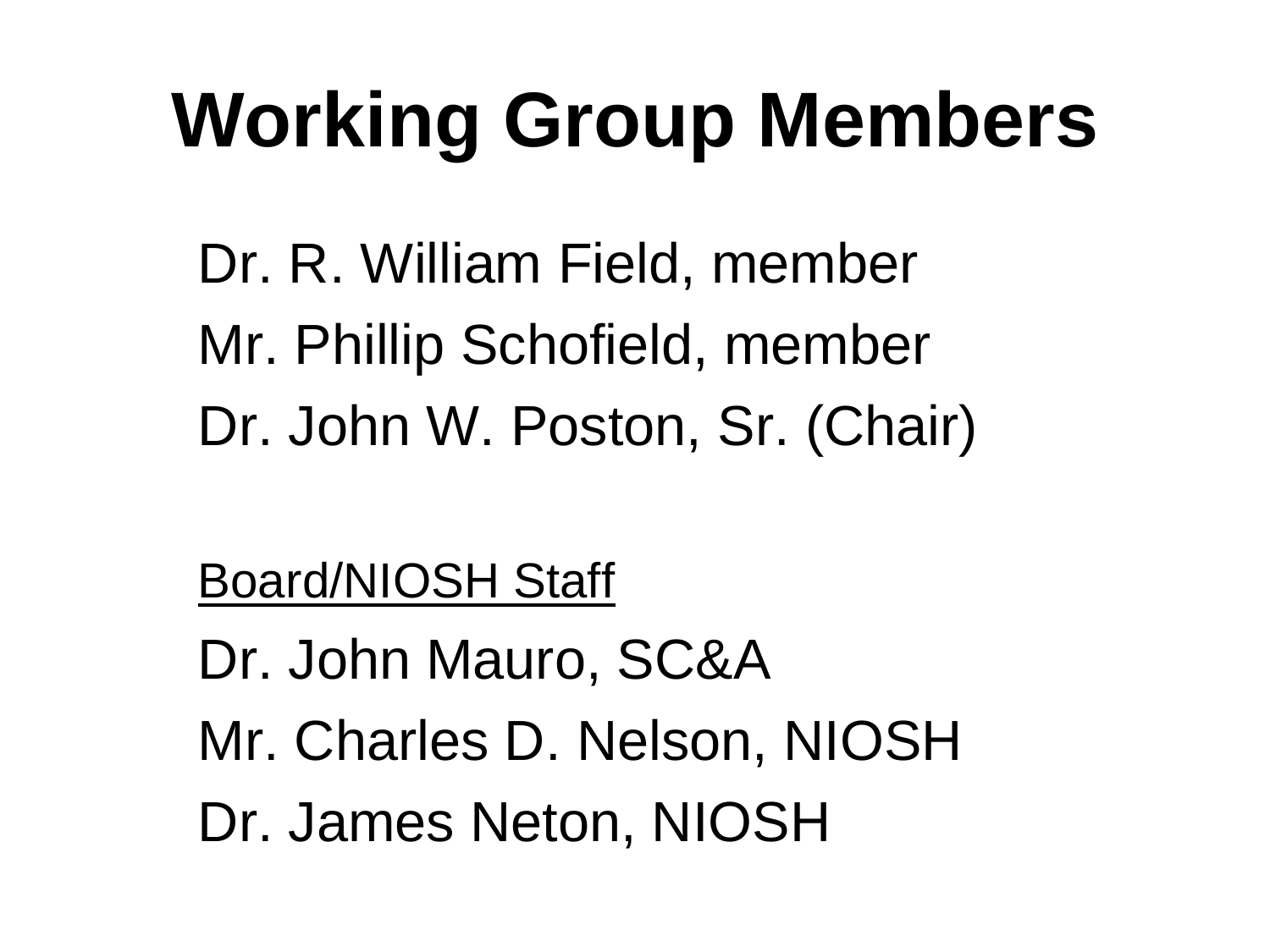# **Background**

- Piqua Organically Moderated Reactor
	- –AEC Demonstration Project Piqua, OH
	- Reactor was 45 MW, organically-cooled and moderated
	- –Operation began in 1963 and was terminated in 1966
	- Decommissioning from 1966-1969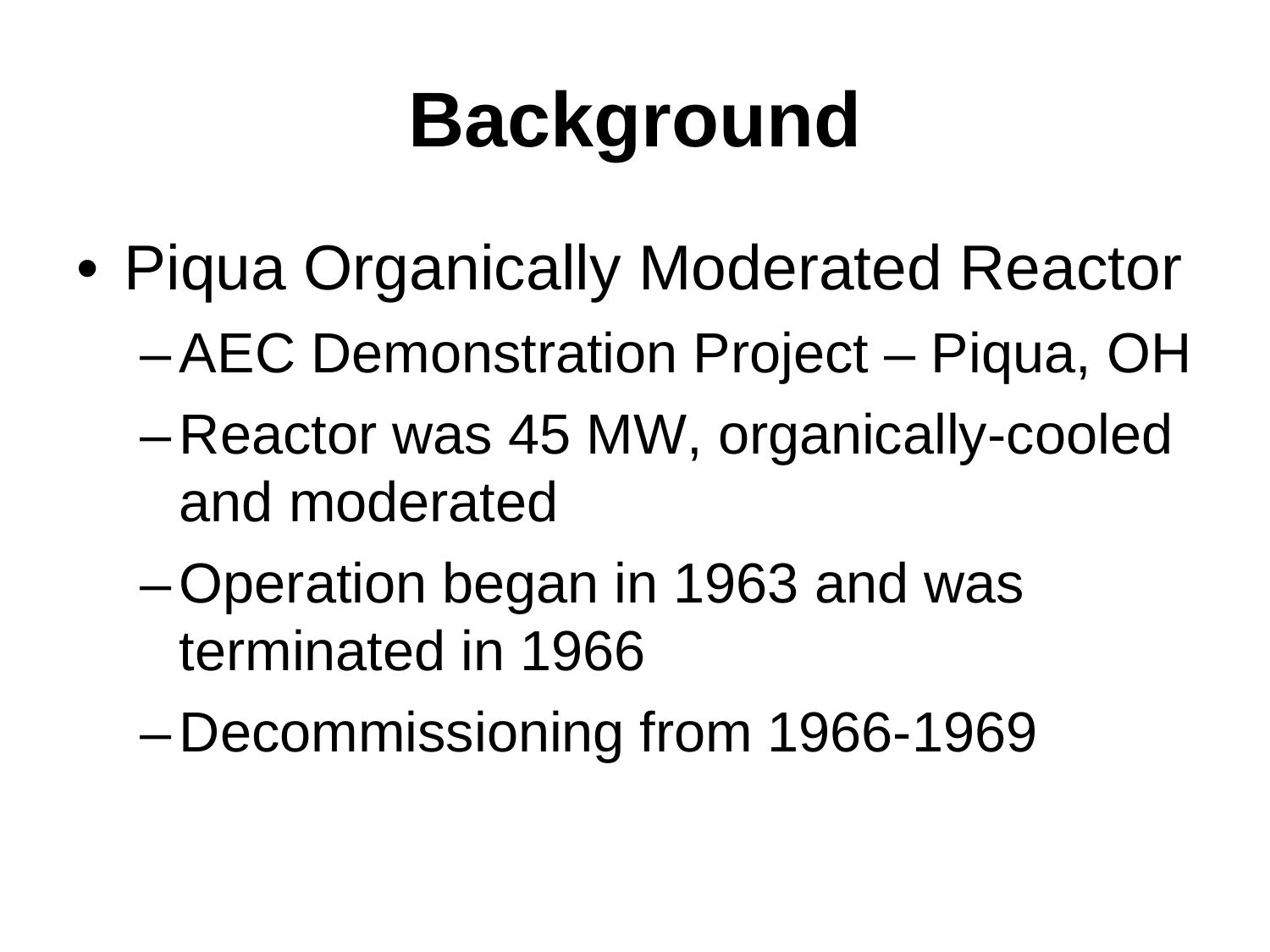# **Timeline**

- **September 2009** NIOSH Evaluation Report Issued
- **October 2009** NIOSH Presentation to the Advisory Board
	- ER evaluated: All employees associated with reactor activities who worked within and around the reactor dome at the Piqua Organic Moderated Reactor during the covered period from 01/01/63 through 02/28/69.
	- The Advisory Board voted to approve the recommended class of workers for an SEC for the **POST-OPERATIONNAL** period (05/02/66 - 2/28/69) as recommended by NIOSH
	- The Advisory board established a working group to review the **OPERATIONAL** period (01/01/63 – 05/01/66)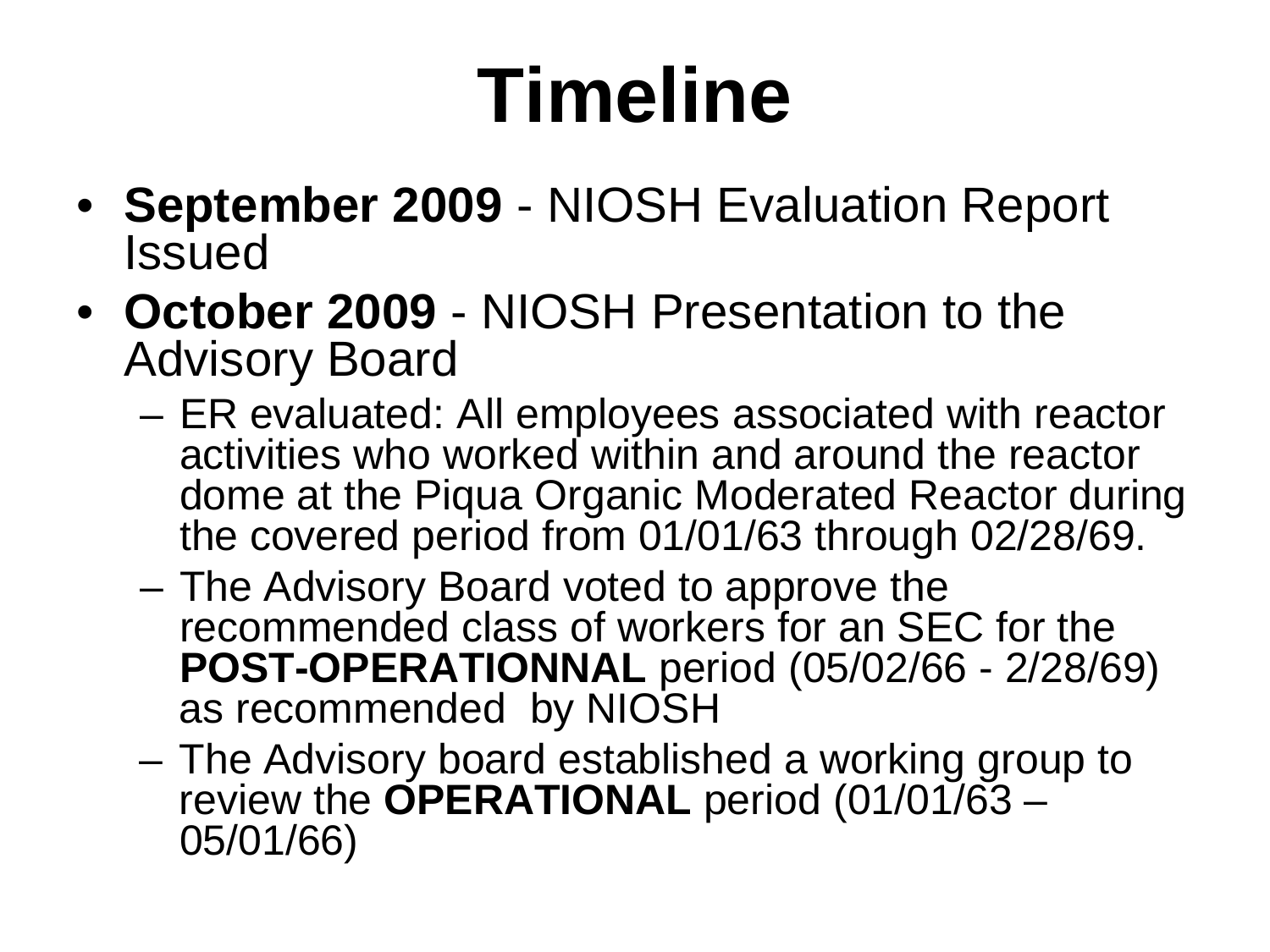# **NIOSH Position**

• It was feasible to reconstruct doses during the reactor operational period based on the available records (i.e., 1963-1966)

• It was not feasible to reconstruct doses during the decommissioning period (i.e., 1966-1969)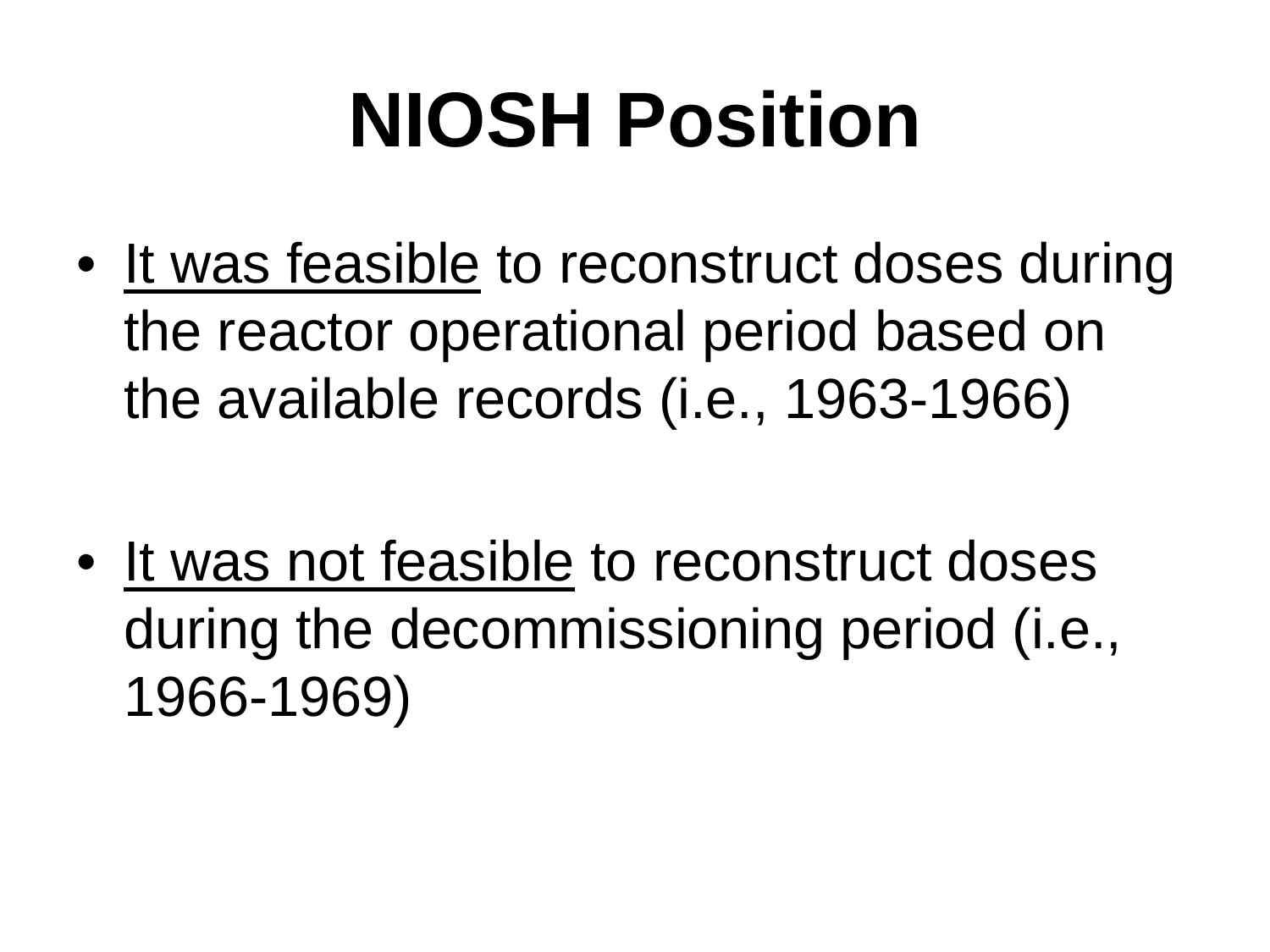# **First Meeting – July 8, 2010**

- There was no site profile available for review – only the petition evaluation report was available
- Goal was to raise issues that should be considered before a final decision was recommended to the Board.
- Discussion resulted in the generation of several white papers requiring further review and discussion.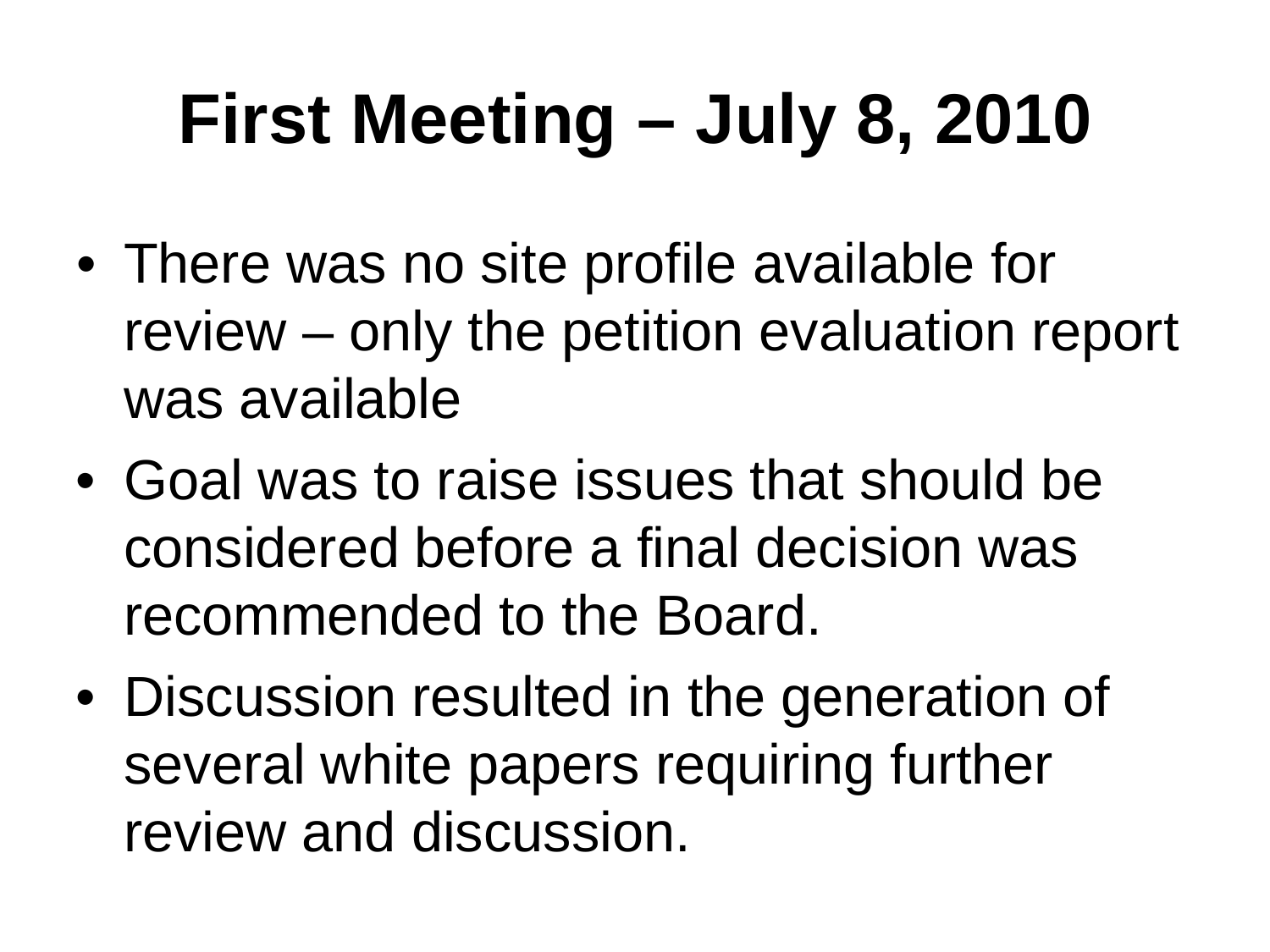# **Issues and Concerns**

- The volatility of the organic coolant/moderator
- The tritium to carbon-14 ratio
- Exposure of workers during maintenance
- The potential from N-16 carryover
- The availability of bioassay data
- Records on airborne activity levels
- Consideration of the dose to the workers from neutrons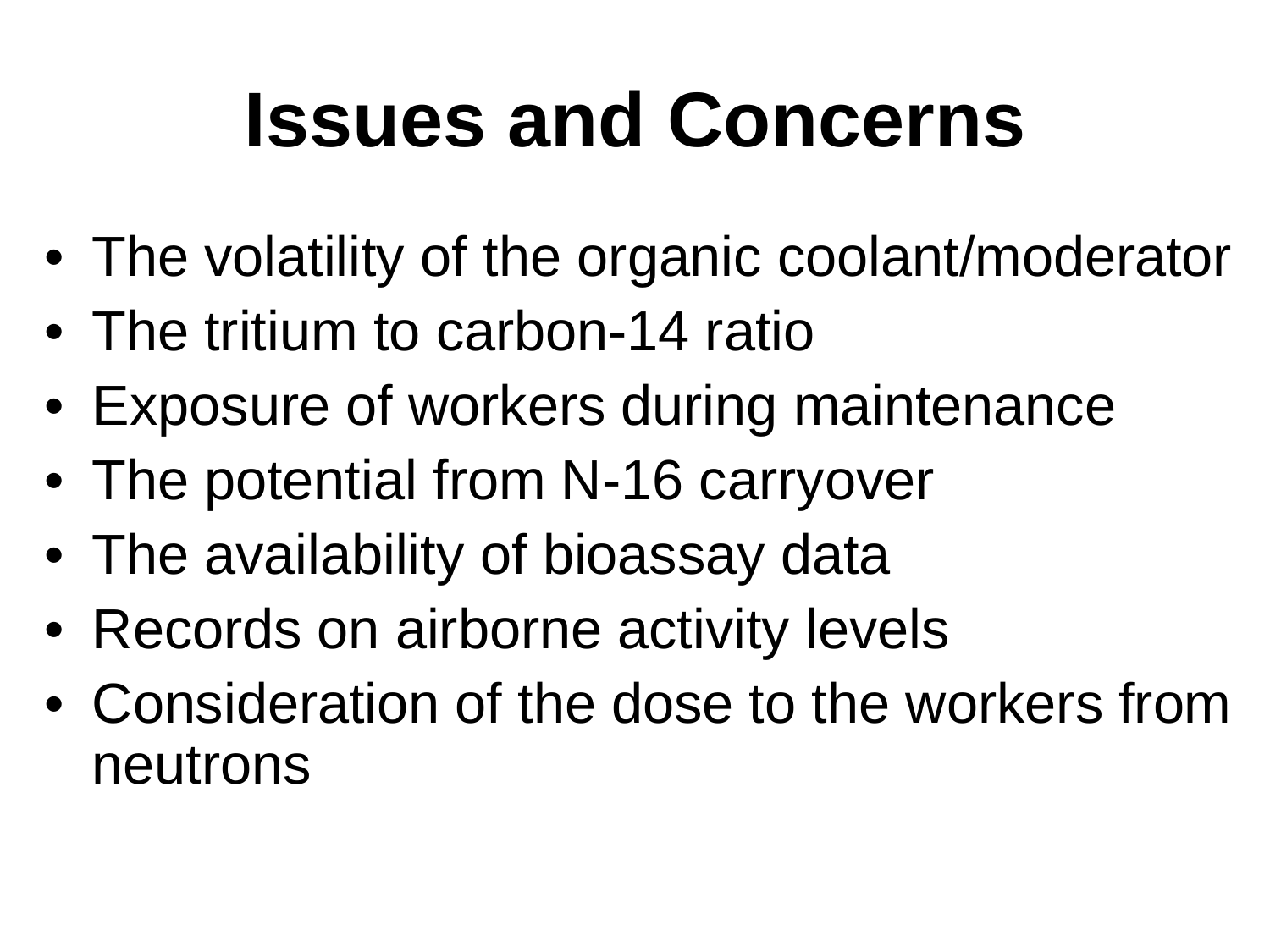#### **Response to Issues**

• **December 2010** - NIOSH white paper, *Tritium and Carbon-14 Organic Moderated Reactors at Piqua and INL*

• **March 2011** - NIOSH white paper, *The Neutron Exposure at the Piqua Organic Moderated Reactor*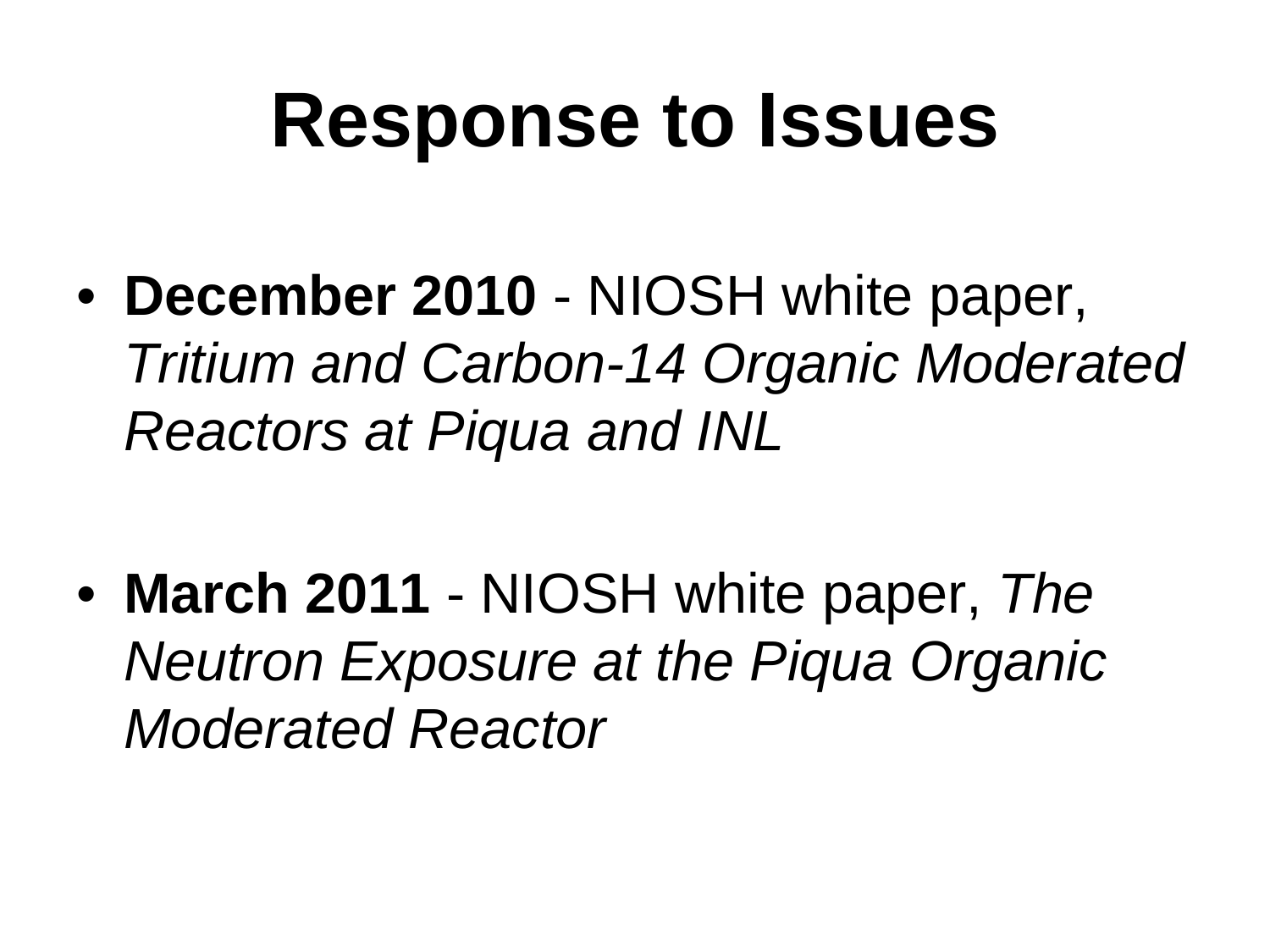# **Second Meeting – April 11, 2011**

- Opportunity to discuss the white papers prepared regarding the issues raised as well as responses from SC&A
- Concluded that many of the issues raised had no impact of NIOSH approach to dose reconstruction
- Agreement that all concerns had been addressed sufficiently